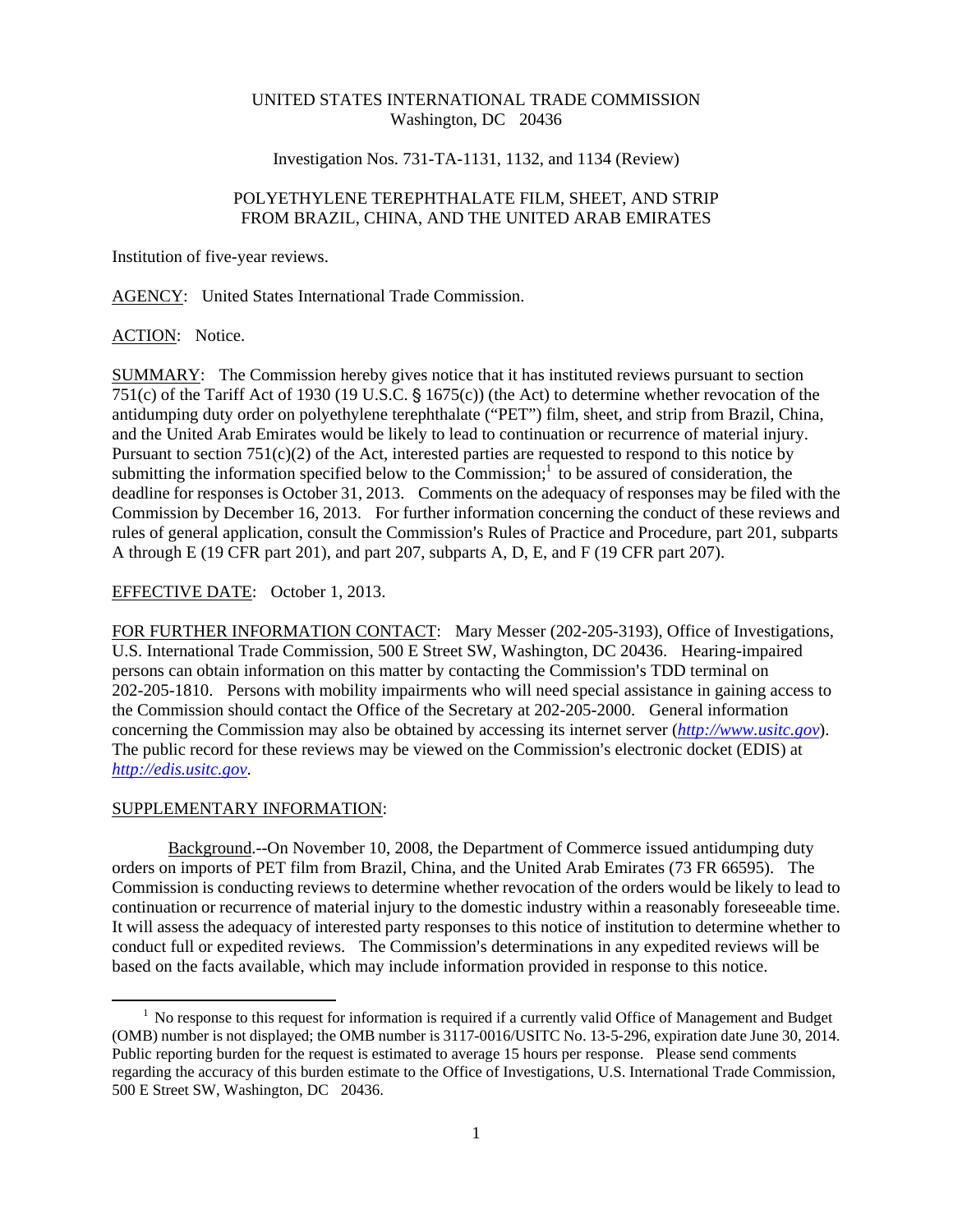Definitions.--The following definitions apply to these reviews:

- (1) *Subject Merchandise* is the class or kind of merchandise that is within the scope of the five-year reviews, as defined by the Department of Commerce ("Commerce").
- (2) The *Subject Countries* in these reviews are Brazil, China, and the United Arab Emirates.
- (3) The *Domestic Like Product* is the domestically produced product or products which are like, or in the absence of like, most similar in characteristics and uses with, the *Subject Merchandise*. In its original determinations, the Commission defined a single *Domestic Like Product* coextensive with Commerce's scope.
- (4) The *Domestic Industry* is the U.S. producers as a whole of the *Domestic Like Product*, or those producers whose collective output of the *Domestic Like Product* constitutes a major proportion of the total domestic production of the product. In its original determinations, the Commission defined a single *Domestic Industry* consisting of all U.S. producers of the *Domestic Like Product*, except U.S. producer Terphane. The Commission determined in the original investigations that appropriate circumstances existed to exclude Terphane from the domestic industry as a related party.
- (5) The *Order Date* is the date that the antidumping duty orders under review became effective. In these reviews, the *Order Date* is November 10, 2008.
- (6) An *Importer* is any person or firm engaged, either directly or through a parent company or subsidiary, in importing the *Subject Merchandise* into the United States from a foreign manufacturer or through its selling agent.

Participation in the reviews and public service list.--Persons, including industrial users of the *Subject Merchandise* and, if the merchandise is sold at the retail level, representative consumer organizations, wishing to participate in the reviews as parties must file an entry of appearance with the Secretary to the Commission, as provided in section  $201.11(b)(4)$  of the Commission's rules, no later than 21 days after publication of this notice in the *Federal Register*. The Secretary will maintain a public service list containing the names and addresses of all persons, or their representatives, who are parties to the reviews.

Former Commission employees who are seeking to appear in Commission five-year reviews are advised that they may appear in a review even if they participated personally and substantially in the corresponding underlying original investigation. The Commission's designated agency ethics official has advised that a five-year review is not considered the "same particular matter" as the corresponding underlying original investigation for purposes of 18 U.S.C. § 207, the post employment statute for Federal employees, and Commission rule  $201.15(b)$  (19 CFR § 201.15(b)), 73 FR 24609 (May 5, 2008). This advice was developed in consultation with the Office of Government Ethics. Consequently, former employees are not required to seek Commission approval to appear in a review under Commission rule 19 CFR  $\S 201.15$ , even if the corresponding underlying original investigation was pending when they were Commission employees. For further ethics advice on this matter, contact Carol McCue Verratti, Deputy Agency Ethics Official, at 202-205-3088.

Limited disclosure of business proprietary information (BPI) under an administrative protective order (APO) and APO service list.--Pursuant to section  $207.7(a)$  of the Commission's rules, the Secretary will make BPI submitted in these reviews available to authorized applicants under the APO issued in the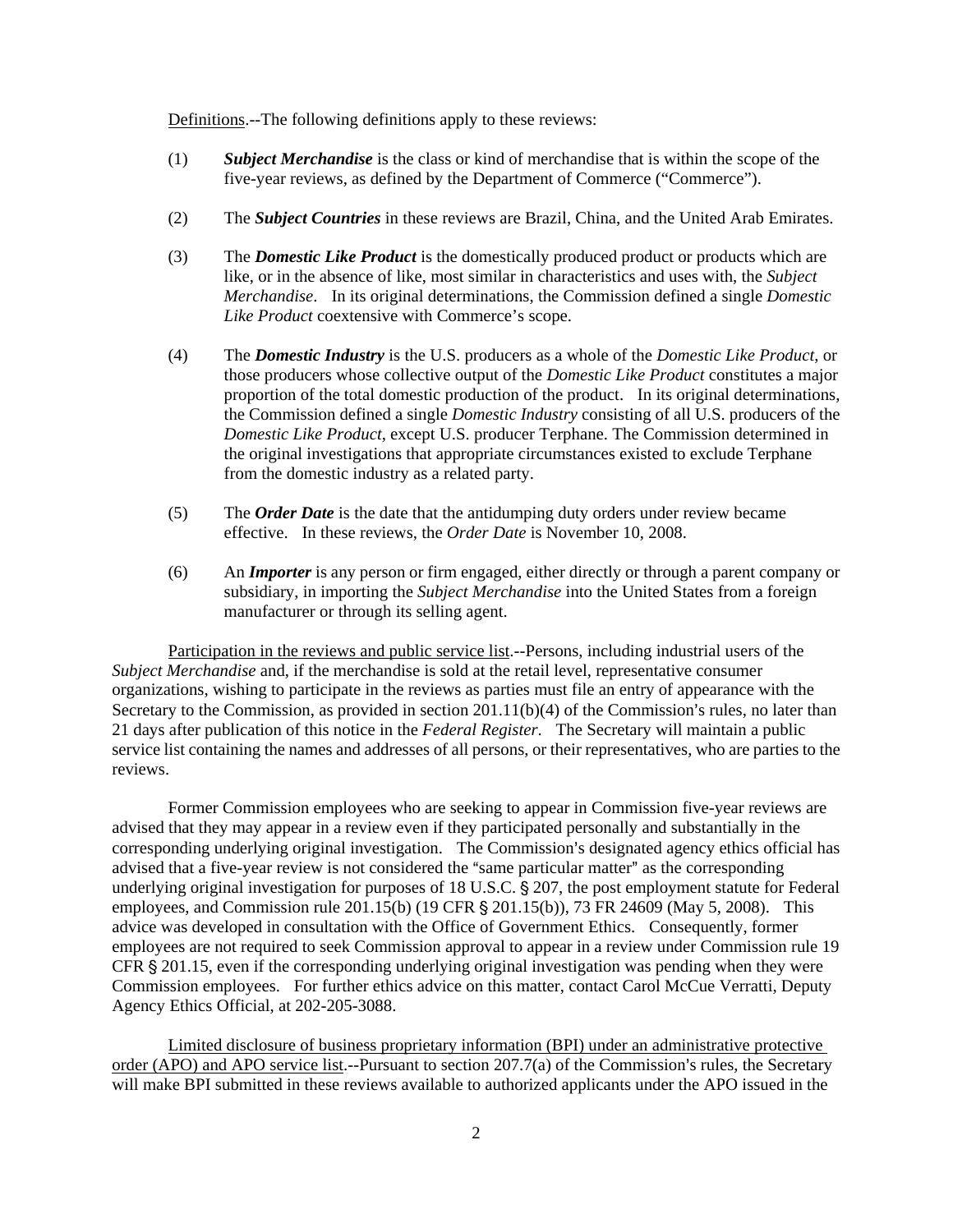reviews, provided that the application is made no later than 21 days after publication of this notice in the *Federal Register.* Authorized applicants must represent interested parties, as defined in 19 U.S.C. § 1677(9), who are parties to the reviews. A separate service list will be maintained by the Secretary for those parties authorized to receive BPI under the APO.

Certification.--Pursuant to section  $207.3$  of the Commission's rules, any person submitting information to the Commission in connection with these reviews must certify that the information is accurate and complete to the best of the submitter's knowledge. In making the certification, the submitter will be deemed to consent, unless otherwise specified, for the Commission, its employees, and contract personnel to use the information provided in any other reviews or investigations of the same or comparable products which the Commission conducts under Title VII of the Act, or in internal audits and investigations relating to the programs and operations of the Commission pursuant to 5 U.S.C. Appendix 3.

Written submissions.--Pursuant to section 207.61 of the Commission's rules, each interested party response to this notice must provide the information specified below. The deadline for filing such responses is October 31, 2013. Pursuant to section  $207.62(b)$  of the Commission's rules, eligible parties (as specified in Commission rule  $207.62(b)(1)$ ) may also file comments concerning the adequacy of responses to the notice of institution and whether the Commission should conduct expedited or full reviews. The deadline for filing such comments is December 16, 2013. All written submissions must conform with the provisions of sections 201.8 and 207.3 of the Commission's rules and any submissions that contain BPI must also conform with the requirements of sections 201.6 and 207.7 of the Commission's rules. Regarding electronic filing requirements under the Commission's rules, see also the Commission's Handbook on E-Filing, available on the Commission's website at *http://edis.usitc.gov*. Also, in accordance with sections  $201.16(c)$  and  $207.3$  of the Commission's rules, each document filed by a party to the reviews must be served on all other parties to the reviews (as identified by either the public or APO service list as appropriate), and a certificate of service must accompany the document (if you are not a party to the reviews you do not need to serve your response).

Inability to provide requested information.--Pursuant to section  $207.61(c)$  of the Commission's rules, any interested party that cannot furnish the information requested by this notice in the requested form and manner shall notify the Commission at the earliest possible time, provide a full explanation of why it cannot provide the requested information, and indicate alternative forms in which it can provide equivalent information. If an interested party does not provide this notification (or the Commission finds the explanation provided in the notification inadequate) and fails to provide a complete response to this notice, the Commission may take an adverse inference against the party pursuant to section 776(b) of the Act (19 U.S.C.  $\S$  1677e(b)) in making its determinations in the reviews.

INFORMATION TO BE PROVIDED IN RESPONSE TO THIS NOTICE OF INSTITUTION: If you are a domestic producer, union/worker group, or trade/business association; import/export *Subject Merchandise* from more than one *Subject Country*; or produce *Subject Merchandise* in more than one *Subject Country*, you may file a single response. If you do so, please ensure that your response to each question includes the information requested for each pertinent *Subject Country.* As used below, the term "firm" includes any related firms.

- (1) The name and address of your firm or entity (including World Wide Web address) and name, telephone number, fax number, and E-mail address of the certifying official.
- (2) A statement indicating whether your firm/entity is a U.S. producer of the *Domestic Like Product*, a U.S. union or worker group, a U.S. importer of the *Subject Merchandise*, a foreign producer or exporter of the *Subject Merchandise*, a U.S. or foreign trade or business association, or another interested party (including an explanation). If you are a union/worker group or trade/business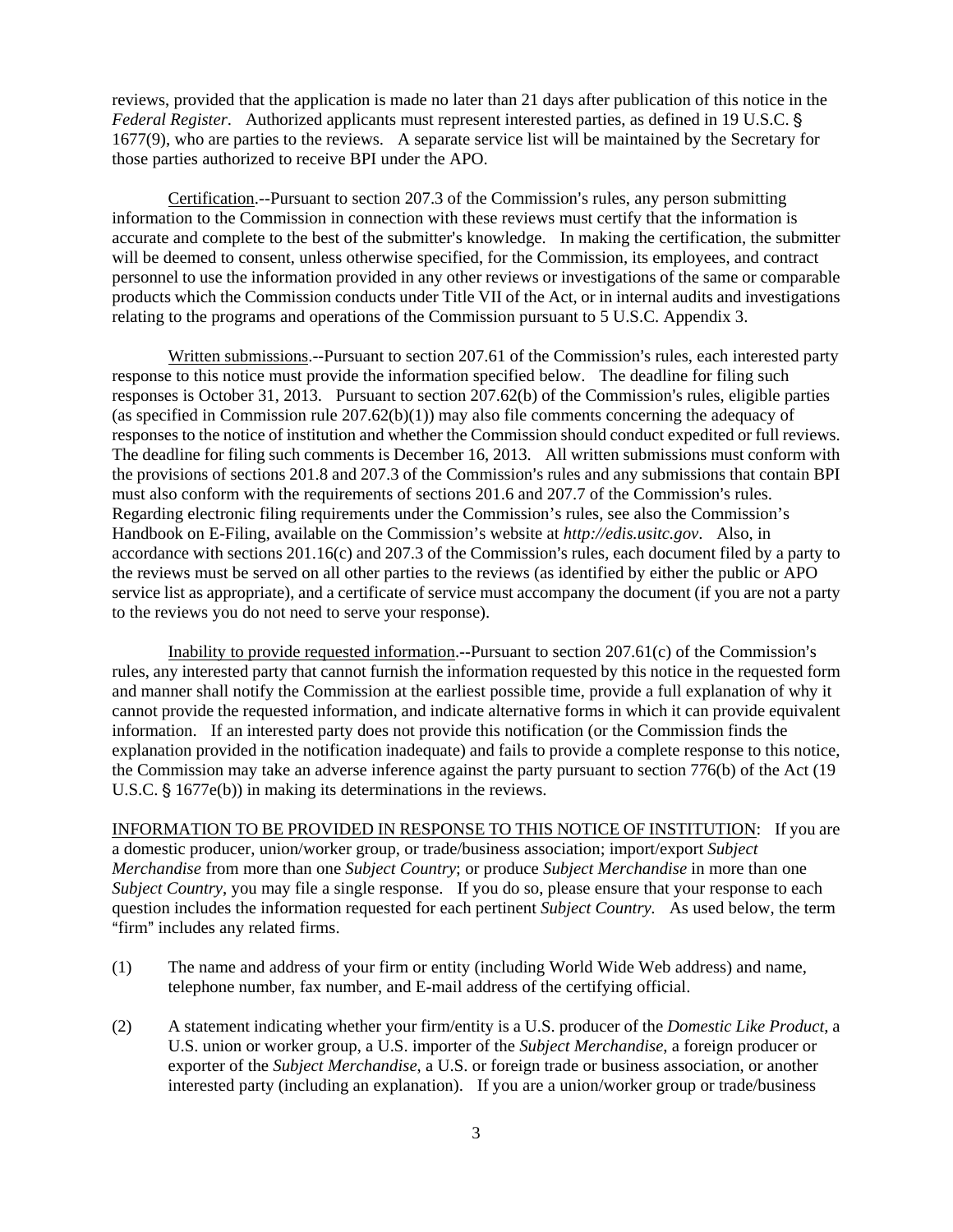association, identify the firms in which your workers are employed or which are members of your association.

- (3) A statement indicating whether your firm/entity is willing to participate in these reviews by providing information requested by the Commission.
- (4) A statement of the likely effects of the revocation of the antidumping duty orders on the *Domestic Industry* in general and/or your firm/entity specifically. In your response, please discuss the various factors specified in section 752(a) of the Act (19 U.S.C.  $\S$  1675a(a)) including the likely volume of subject imports, likely price effects of subject imports, and likely impact of imports of *Subject Merchandise* on the *Domestic Industry*.
- (5) A list of all known and currently operating U.S. producers of the *Domestic Like Product*. Identify any known related parties and the nature of the relationship as defined in section  $771(4)(B)$  of the Act (19 U.S.C.  $\S 1677(4)(B)$ ).
- (6) A list of all known and currently operating U.S. importers of the *Subject Merchandise* and producers of the *Subject Merchandise* in each *Subject Country* that currently export or have exported *Subject Merchandise* to the United States or other countries since the *Order Date*.
- (7) A list of 3-5 leading purchasers in the U.S. market for the *Domestic Like Product* and the *Subject Merchandise* (including street address, World Wide Web address, and the name, telephone number, fax number, and E-mail address of a responsible official at each firm).
- (8) A list of known sources of information on national or regional prices for the *Domestic Like Product* or the *Subject Merchandise* in the U.S. or other markets.
- (9) If you are a U.S. producer of the *Domestic Like Product*, provide the following information on your firm's operations on that product during calendar year 2012, except as noted (report quantity data in pounds and value data in U.S. dollars, f.o.b. plant). If you are a union/worker group or trade/business association, provide the information, on an aggregate basis, for the firms in which your workers are employed/which are members of your association.
	- (a) Production (quantity) and, if known, an estimate of the percentage of total U.S. production of the *Domestic Like Product* accounted for by your firm's(s') production;
	- (b) Capacity (quantity) of your firm to produce the *Domestic Like Product* (i.e., the level of production that your establishment(s) could reasonably have expected to attain during the year, assuming normal operating conditions (using equipment and machinery in place and ready to operate), normal operating levels (hours per week/weeks per year), time for downtime, maintenance, repair, and cleanup, and a typical or representative product mix);
	- (c) the quantity and value of U.S. commercial shipments of the *Domestic Like Product* produced in your U.S. plant(s);
	- (d) the quantity and value of U.S. internal consumption/company transfers of the *Domestic Like Product* produced in your U.S. plant(s); and
	- (e) the value of (i) net sales, (ii) cost of goods sold (COGS), (iii) gross profit, (iv) selling, general and administrative (SG&A) expenses, and (v) operating income of the *Domestic Like Product* produced in your U.S. plant(s) (include both U.S. and export commercial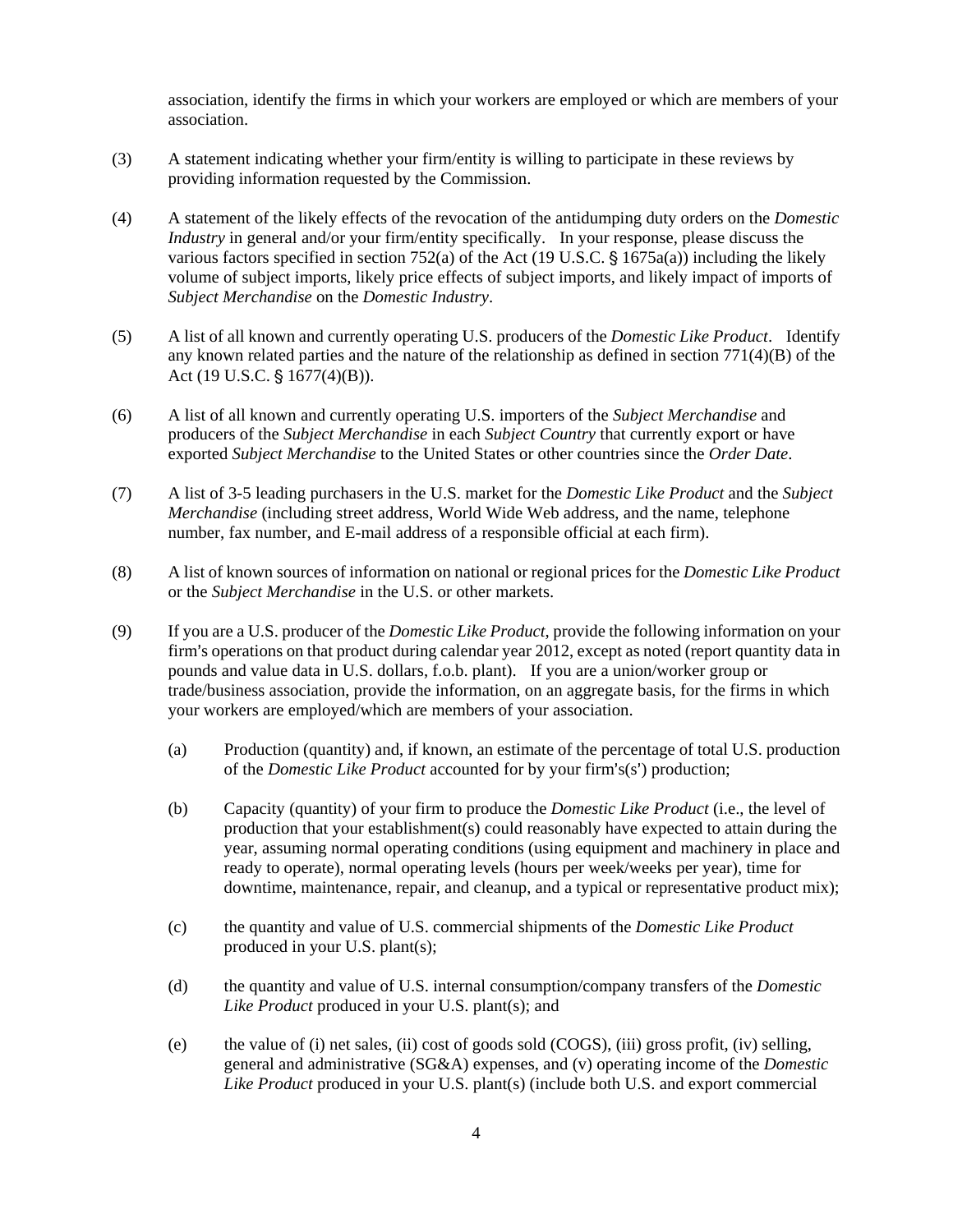sales, internal consumption, and company transfers) for your most recently completed fiscal year (identify the date on which your fiscal year ends).

- (10) If you are a U.S. importer or a trade/business association of U.S. importers of the *Subject Merchandise* from the *Subject Country(ies)*, provide the following information on your firm's(s') operations on that product during calendar year 2012 (report quantity data in pounds and value data in U.S. dollars). If you are a trade/business association, provide the information, on an aggregate basis, for the firms which are members of your association.
	- (a) The quantity and value (landed, duty-paid but not including antidumping duties) of U.S. imports and, if known, an estimate of the percentage of total U.S. imports of *Subject Merchandise* from each *Subject Country* accounted for by your firm's(s') imports;
	- (b) the quantity and value (f.o.b. U.S. port, including antidumping duties) of U.S. commercial shipments of *Subject Merchandise* imported from each *Subject Country*; and
	- (c) the quantity and value (f.o.b. U.S. port, including antidumping duties) of U.S. internal consumption/company transfers of *Subject Merchandise* imported from each *Subject Country*.
- (11) If you are a producer, an exporter, or a trade/business association of producers or exporters of the *Subject Merchandise* in the *Subject Country(ies)*, provide the following information on your firm's(s') operations on that product during calendar year 2012 (report quantity data in pounds and value data in U.S. dollars, landed and duty-paid at the U.S. port but not including antidumping duties). If you are a trade/business association, provide the information, on an aggregate basis, for the firms which are members of your association.
	- (a) Production (quantity) and, if known, an estimate of the percentage of total production of *Subject Merchandise* in each *Subject Country* accounted for by your firm's(s') production;
	- (b) Capacity (quantity) of your firm(s) to produce the *Subject Merchandise* in each *Subject Country* (i.e., the level of production that your establishment(s) could reasonably have expected to attain during the year, assuming normal operating conditions (using equipment and machinery in place and ready to operate), normal operating levels (hours per week/weeks per year), time for downtime, maintenance, repair, and cleanup, and a typical or representative product mix); and
	- (c) the quantity and value of your firm's(s') exports to the United States of *Subject Merchandise* and, if known, an estimate of the percentage of total exports to the United States of *Subject Merchandise* from each *Subject Country* accounted for by your firm's(s') exports.
- (12) Identify significant changes, if any, in the supply and demand conditions or business cycle for the *Domestic Like Product* that have occurred in the United States or in the market for the *Subject Merchandise* in each *Subject Country* since the *Order Date*, and significant changes, if any, that are likely to occur within a reasonably foreseeable time. Supply conditions to consider include technology; production methods; development efforts; ability to increase production (including the shift of production facilities used for other products and the use, cost, or availability of major inputs into production); and factors related to the ability to shift supply among different national markets (including barriers to importation in foreign markets or changes in market demand abroad). Demand conditions to consider include end uses and applications; the existence and availability of